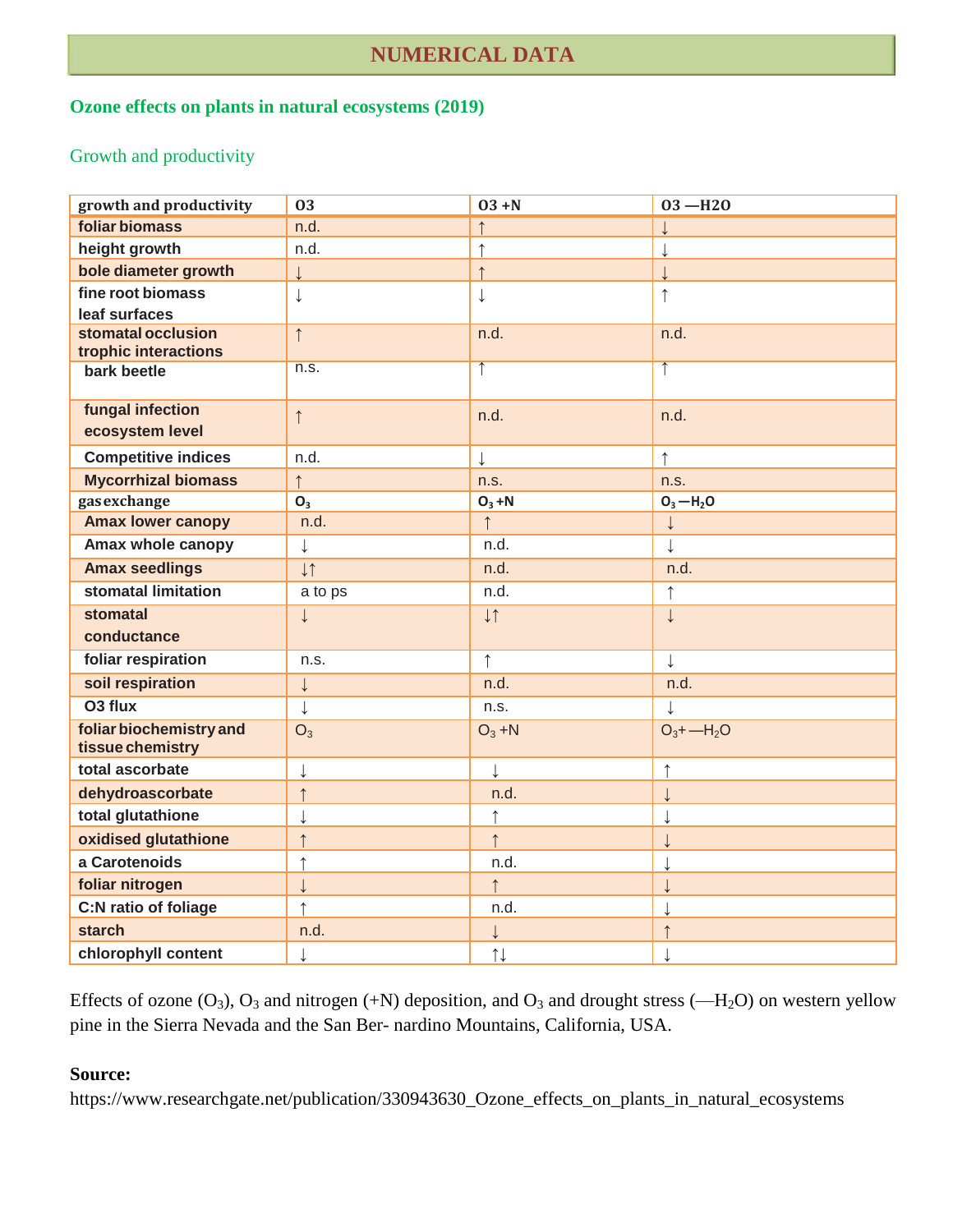### **The effects of elevated CO<sup>2</sup> and elevated O3 exposure on plant growth, yield and quality of grains of two wheat cultivars grown in north India (2019)**

Leaf area index (LAI) and photosynthetic rates (Pn) of HD-2967 and C-306 wheat cultivars grown under elevated  $CO_2$  (EC), tropospheric  $O_3$  (EO) and interactive condition of elevated  $CO_2$  X  $O_3$  (ECO)

| Wheat variety | <b>Treatment</b> | Leaf Area Index (LAI) |             |                 |                |                | Photosynthetic Rate (Pn; $\mu$ molem <sup>-2</sup> s <sup>-1</sup> ) |                                                   |             |      |             |             |      |
|---------------|------------------|-----------------------|-------------|-----------------|----------------|----------------|----------------------------------------------------------------------|---------------------------------------------------|-------------|------|-------------|-------------|------|
|               |                  | Vegetative stage      |             | Flowering stage |                |                |                                                                      | <b>Vegetative stage</b><br><b>Flowering stage</b> |             |      |             |             |      |
|               |                  | $2016 - 17$           | $2017 - 18$ | Mean            | $2016 - 17$    | $2017 - 18$    | Mean                                                                 | $2016 - 17$                                       | $2017 - 18$ | Mean | $2016 - 17$ | $2017 - 18$ | Mean |
| HD-2967       | Amb              | 4.5                   | 4.6         | 4.5             | 3.9            | 3.9            | 3.9                                                                  | 19.9                                              | 20.6        | 20.3 | 21          | 19.5        | 20.2 |
|               | EC               | 5.7                   | 5.6         | 5.6             | $\mathfrak{S}$ | 4.8            | 4.9                                                                  | 23                                                | 24.8        | 23.9 | 23.8        | 22.3        | 23   |
|               | <b>EO</b>        | 4.1                   | 4.2         | 4.2             | 3.5            | 3.7            | 3.6                                                                  | 18.9                                              | 19          | 18.9 | 19.9        | 18.7        | 19.3 |
|               | <b>ECO</b>       | 4.4                   | 4.3         | 4.3             | 4.1            | 3.9            | $\overline{4}$                                                       | 20.4                                              | 21.4        | 20.9 | 21.9        | 22          | 22   |
| $C-306$       | Amb              | 4.9                   | 4.8         | 4.8             | 4.2            | 4.4            | 4.3                                                                  | 22.3                                              | 22          | 22.2 | 22.5        | 21          | 21.7 |
|               | EC               | 5.9                   | 5.7         | 5.8             | 5.2            | 5.1            | 5.2                                                                  | 25.1                                              | 25.8        | 25.5 | 25.2        | 23.4        | 24.3 |
|               | <b>EO</b>        | 4.5                   | 4.2         | 4.3             | 3.8            | $\overline{4}$ | 3.9                                                                  | 20.1                                              | 19.4        | 19.8 | 21.6        | 20.4        | 21   |
|               | <b>ECO</b>       | 4.6                   | 4.7         | 4.7             | 4.4            | 4.2            | 4.3                                                                  | 21.6                                              | 22.8        | 22.2 | 22.2        | 22.7        | 22.4 |

Determination was on 40 plants (10 plants from each replicate for each treatment and growth stage during each year).

**Source:** https://www.sciencedirect.com/science/article/pii/S2405844019359778

### **The effects of elevated CO<sup>2</sup> and elevated O<sup>3</sup> exposure on plant growth, yield and quality of grains of two wheat cultivars grown in north India (2019)**

Effects of elevated  $CO_2$  (EC), tropospheric  $O_3$  (EO) and interactive condition of elevated  $CO_2XO_3$  (ECO) on nitrogen, crude protein, starch and C: N ratio in the grains of two wheat cultivars .

|         | <b>Treatme</b><br>nts | $2016-$<br>17 | $2017 -$<br><b>18</b> | Mea<br>$\mathbf n$ | 2016<br>$-17$ | $2017 -$<br>18 | <b>Me</b><br>an       | 2016<br>$-17$ | 201<br>$7-$<br>18 | Mea<br>$\mathbf n$ | $2016-$<br>17 | 2017<br>$-18$ | Mean      |
|---------|-----------------------|---------------|-----------------------|--------------------|---------------|----------------|-----------------------|---------------|-------------------|--------------------|---------------|---------------|-----------|
| HD-2967 | Amb                   | 2.00          | 1.97                  | 1.99               | 11.9          | 11.7           | 11.<br>8              | 76            | 74                | 75                 | 22.3          | 27.3          | 24.8      |
|         | EC                    | 1.77          | 1.81                  | 1.79               | 10.5          | 10.7           | 10.<br>7              | 86.7          | 84.3              | 85.5               | 30.8          | 26.4          | 28.6      |
|         | EO                    | 2.20          | 2.3                   | 2.25               | 13.0          | 13.8           | 13.<br>$\overline{4}$ | 67            | 65.3              | 66.2               | 16.7          | 20.1          | 18.4      |
|         | <b>ECO</b>            | 1.98          | 2.00                  | 1.99               | 11.8          | 11.9           | 11.<br>9              | 77            | 76                | 76.5               | 29.2          | 22.8          | 26        |
| $C-306$ | Amb                   | 2.00          | 1.95                  | 1.98               | 11.9          | 11.6           | 11<br>.7              | 72            | 75                | 73.5               | 23.1          | 28.3          | 25.7      |
|         | EC                    | 1.80          | 1.83                  | 1.82               | 10.7          | 10.8           | 10.<br>8              | 82            | 84                | 83                 | 27.6          | 31.8          | 29.7      |
|         | <b>EO</b>             | 2.33          | 2.22                  | 2.26               | 13.9          | 13.2           | 13.<br>5              | 68            | 66                | 67                 | 21.6          | 18.4          | <b>20</b> |
|         | <b>ECO</b>            | 2.09          | 2.00                  | 2.05               | 12.4          | 11.9           | 12.<br>$\overline{2}$ | 74            | 76.3              | 75.2               | 27.4          | 24.4          | 25.9      |

Determination was done on 32 samples (8 samples from each replicate for each treatment during each year). **Source:** https://www.sciencedirect.com/science/article/pii/S2405844019359778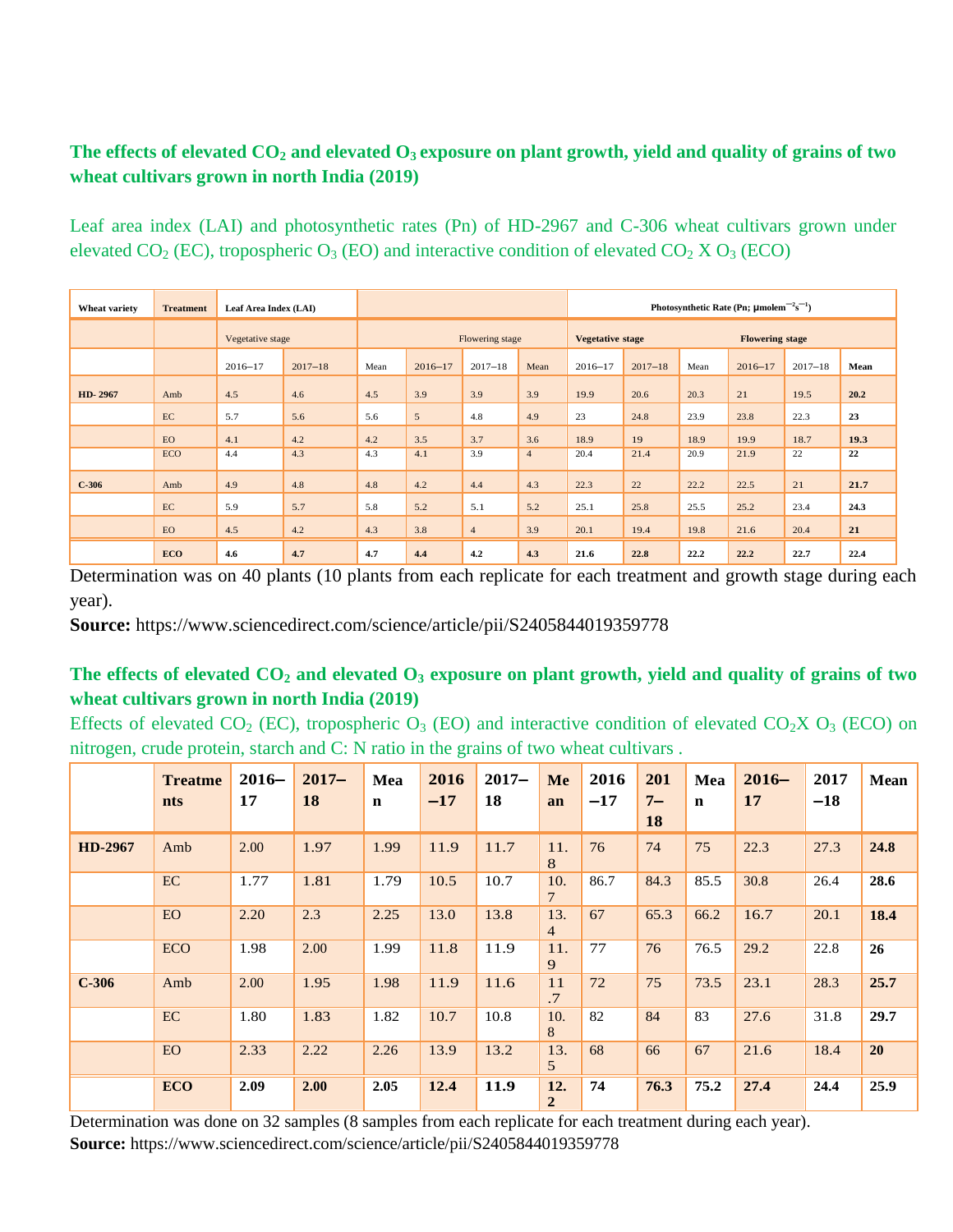### **Exploring ozone pollution in Chengdu, southwestern China: A case study from radical chemistry to O3- VOC-NOx sensitivity (2018)**

Table 1: The measured parameters at PZ, PX, SL and CZ averaged for the ozone pollution episode (EP1). The averaged for four measurement sites are shown and used in EKMA model calculation.

| <b>Parameters</b>     | <b>PZ</b> | <b>PX</b> | SL    | CZ    | Average |
|-----------------------|-----------|-----------|-------|-------|---------|
| Temperature/°C        | 26.1      | 26.5      | 26.5  | 26.3  | 26.4    |
| Pressure/hPa          | 945.9     | 948.5     | 955.5 | 955.4 | 951.3   |
| $RH/\%$               | 63.7      | 63.2      | 65.5  | 62.3  | 63.7    |
| $O_3$ /ppbv           | 65.4      | 76.4      | 59.7  | 51.4  | 63.2    |
| NO <sub>2</sub> /ppbv | 12.9      | 13.7      | 19.0  | 26.2  | 18.0    |
| $CO$ /ppmv            | 0.65      | 0.67      | 0.33  | 0.47  | 0.5     |
| Isoprene/ppbv         | 0.4       | 0.3       | 0.5   | 0.2   | 0.4     |
| <b>AHC/ppbv</b>       | 24.6      | 22.7      | 25.7  | 33.6  | 26.6    |

**Source :** 10.1016/j.scitotenv.2018.04.286

**Review of plants to mitigate particulate matter, ozone as well as nitrogen dioxide air pollutants and applicable recommendations for green roofs in Montreal, Quebec (2018)**

| <b>References</b>     | Type of | <b>City</b>    | Cover             | <b>Green Roof Area Green Roof</b>                 | Type of<br>Pollutant(s) | Amount of    | <b>Annual</b><br><b>Removal per</b> |
|-----------------------|---------|----------------|-------------------|---------------------------------------------------|-------------------------|--------------|-------------------------------------|
|                       | Study   |                | (m <sup>2</sup> ) |                                                   | Removed                 | Pollutant(s) | Unit Area                           |
|                       |         |                |                   |                                                   |                         | Removed (kg) | (g/m <sup>2</sup> )                 |
| Currie & Bass,        | Model   | Midtown        | 2 432 000         | Grass                                             | Total                   | 3050         | 1.25                                |
| 2008                  |         | Toronto        |                   |                                                   | $\overline{PM_{10}}$    | 880          | 0.36                                |
|                       |         |                |                   |                                                   | $O_3$                   | 1270         | 0.52                                |
|                       |         |                |                   |                                                   | NO <sub>2</sub>         | 650          | 0.27                                |
|                       |         |                |                   |                                                   | SO <sub>2</sub>         | 250          | 0.10                                |
| Currie & Bass,        | Model   | Midtown        | 2 432 000         | <b>Shrubs</b>                                     | Total                   | 7870         | 3.23                                |
| 2008                  |         | Toronto        |                   |                                                   | $PM_{10}$               | 4480         | 1.84                                |
|                       |         |                |                   |                                                   | $^{0}3$                 | 1740         | 0.72                                |
|                       |         |                |                   |                                                   | NO <sub>2</sub>         | 1240         | 0.51                                |
|                       |         |                |                   |                                                   | SO <sub>2</sub>         | 410          | 0.17                                |
| Speak et al.,<br>2012 | Model   | Manchest<br>er | 500 000           | <b>Red Fescue</b>                                 | $PM_{10}$               | 1605         | 3.21                                |
|                       |         |                |                   |                                                   |                         |              |                                     |
| Speak et al.,<br>2012 | Model   | Manchest<br>er | 500 000           | Creeping<br>Bentgrass                             | $PM_{10}$               | 905          | 1.81                                |
|                       |         |                |                   |                                                   |                         |              |                                     |
| Speak et al.,<br>2012 | Model   | Manchest<br>er | 500 000           | <b>Ribwort Plantain</b>                           | $PM_{10}$               | 245          | 0.49                                |
|                       |         |                |                   |                                                   |                         |              |                                     |
| Speak et al.,<br>2012 | Model   | Manchest<br>er | 500 000           | Sedum                                             | $PM_{10}$               | 210          | 0.42                                |
|                       |         |                |                   |                                                   |                         |              |                                     |
| Yang et al.,          | Actual  | Chicago        | 198 000           | 63% grass/low<br>plants,                          | Total                   | 1675         | 8.45                                |
| 2008                  |         |                |                   | 14% herbaceous<br>plants, 11%<br>trees/shrubs $&$ | $PM_{10}$               | 234.5        | 1.18                                |
|                       |         |                |                   | 12% hard surfaces                                 | $0_3$                   | 871          | 4.40                                |
|                       |         |                |                   |                                                   | $\overline{NO_2}$       | 452.25       | 2.28                                |
|                       |         |                |                   |                                                   | SO <sub>2</sub>         | 117.25       | 0.59                                |

Table 1: The Comparative potential of air pollutants removed by green roofs.

**Note:** Values for Midtown Toronto's green roof area, total pollutants removed, shrubs' amount of pollutants removed and annual removal per unit area have been calculated from Currie and Bass (2008).Values for Chicago's amount of pollutants removed and annual removal per unit area have been calculated from Yang et al. (2008).

**Source:** https://www.sciencedirect.com/science/article/pii/S0269749118303099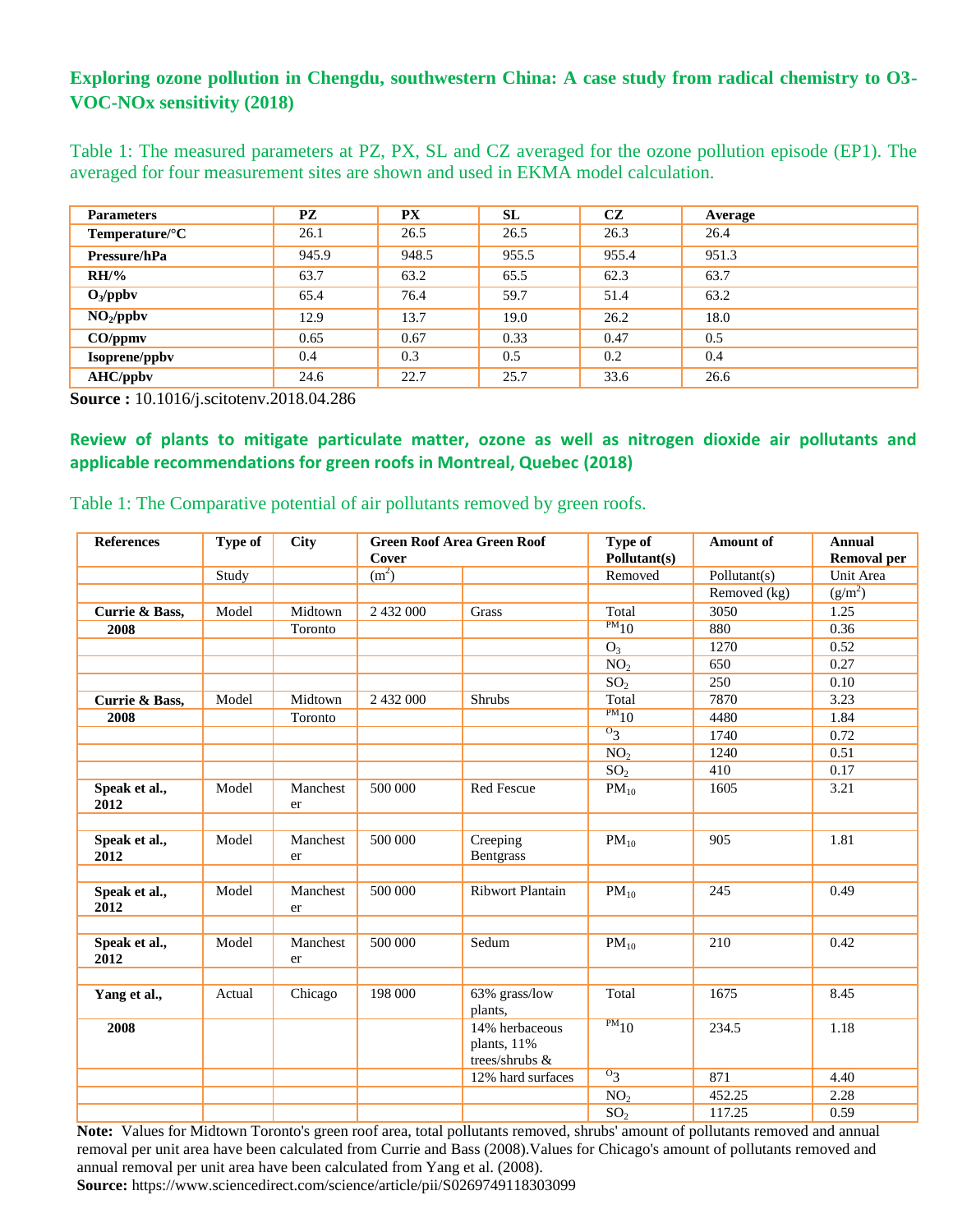## **Review of plants to mitigate particulate matter, ozone as well as nitrogen dioxide air pollutants and applicable recommendations for green roofs in Montreal, Quebec. (2018)**

Recommended trees and shrubs to reduce air pollutants on intensive green roofs in Montreal, Quebec.

| <b>Target</b>              | <b>Recommen</b>              | Effects on the target air pollutants                                                                          | <b>Maxim</b>  | <b>Hardiness</b> |
|----------------------------|------------------------------|---------------------------------------------------------------------------------------------------------------|---------------|------------------|
| air                        | ded tree or                  |                                                                                                               | um            |                  |
| pollutan                   | shrub                        |                                                                                                               | height<br>(m) | zone             |
|                            |                              |                                                                                                               |               |                  |
| <b>PM</b>                  | Pinus<br>strobus<br>'Nana'   | Pines most effectively capture PM, when compared<br>to other plant species and contribute to                  | 2.0           | 3                |
|                            | Pinus mugho<br>var. pumilio  | mitigating PM all year-round.                                                                                 | 1.5           | $\overline{2}$   |
|                            | Pinus mugho<br>'Slowmound'   |                                                                                                               | 0.90          | $\overline{2}$   |
|                            | Pinus pumila<br>'Dwarf Blue' |                                                                                                               | 0.60e1.<br>0  | $\overline{4}$   |
| $\overline{\mathbf{O}_3}$  | Acer<br>palmatum<br>'Shaina' | Such drought-tolerant deciduous broadleaved trees with low<br>BVOC emissions are good options 1.75            |               | 5 <sub>b</sub>   |
|                            | Acer<br>palmatum<br>'Mikawa- | to mitigate $O_{3.}$                                                                                          | 1.5           | 5                |
|                            | Yatsubusa'                   |                                                                                                               |               |                  |
| $\overline{\mathrm{NO_2}}$ | Magnolia<br>'Genie'          | Magnolias can help mitigate $NO_2$ because they are both $NO_2$ tolerant and it is important in their 3.0e3.5 |               | 5                |
|                            |                              | metabolic pathways.                                                                                           |               |                  |
|                            |                              |                                                                                                               |               |                  |

**Note:** Values for Pinus strobus 'Nana', Pinus mugho var. pumilio and Pinus mugho 'Slowmound' are from Jardin 2m (2017a; 2017b; 2017c), for Pinus pumila 'Dwarf Blue' and Magnolia 'Genie' are from Pepiniere jasmin (2017a;2017b) as well as for Acer palmatum 'Shaina' and Acer palmatum 'Mikawa-Yatsubusa' are from François Lemay Nursery (2004a; 2004b). Pines effective PM capture has been demonstrated (Beckett et al., 2000a; Beckett et al., 2000b; Freer-Smith et al., 2004; Manes et al., 2016). Jim & Chen (2008) classify Magnolias as NO2 tolerant. Morikawa et al. (1998) found Magnolias to greatly metabolize NO2.

**Source:** https://www.sciencedirect.com/science/article/pii/S0269749118303099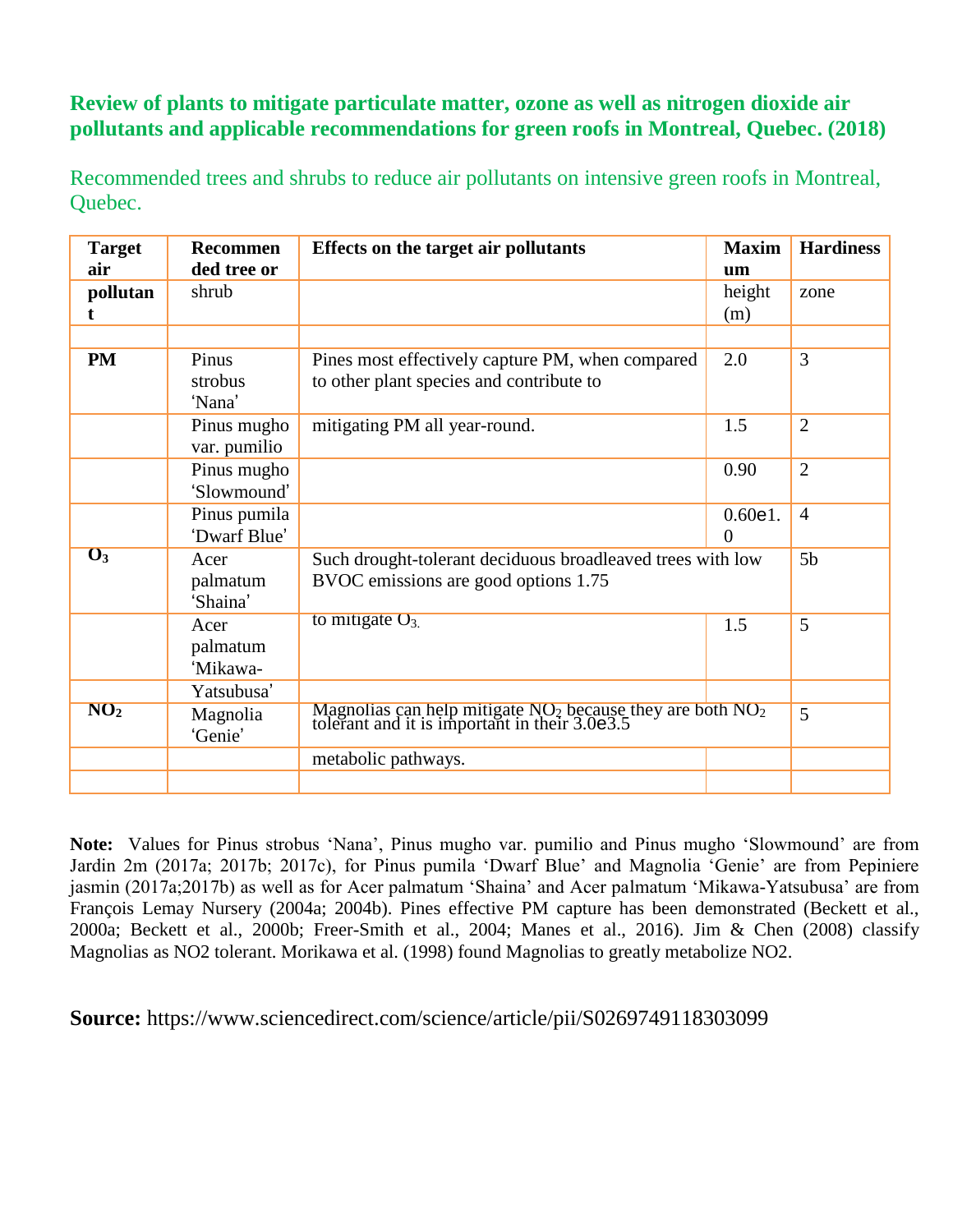## **Water stress mitigates the negative effects of ozone on photosynthesis and biomass in poplar plants. (2018)**

Table : 1 Effects on both younger leaves (YL) and older leaves (OL) in September: Analysis of variance (P values) of the effects of O3, Water stress and Leaf Age, and their interactions on gas exchange, chlorophyll a fluorescence parameters and pigment content. Statistically significant effects (P< 0.05) are marked in bold.

|                                                                  | $0_3$                  | Water   | Age                    | $\mathbf{O}_3$<br>Water | $\mathbf{O}_3$<br>Age | Water<br>Age | $\mathbf{O}_3$<br>Water<br>Age |
|------------------------------------------------------------------|------------------------|---------|------------------------|-------------------------|-----------------------|--------------|--------------------------------|
| Chl a                                                            | <0.0<br>01             | < 0.001 | 0.00<br>$\overline{7}$ | < 0.00<br>1             | < 0.00<br>1           | 0.441        | < 0.001                        |
| Chl b                                                            | < 0.0<br>01            | < 0.001 | 0.12<br>5              | 0.002                   | <0.00<br>1            | 0.322        | < 0.001                        |
| Chl a/Chl<br>$\mathbf b$                                         | 0.16<br>8              | 0.004   | < 0.0<br>01            | 0.252                   | 0.123                 | 0.751        | 0.485                          |
| Car                                                              | <0.0<br>01             | < 0.001 | 0.13<br>$\overline{2}$ | 0.034                   | 0.068                 | 0.264        | 0.002                          |
| $A_{\text{sat}}$                                                 | 0.00<br>3              | 0.109   | < 0.0<br>01            | 0.018                   | 0.380                 | 0.002        | 0.122                          |
| $g_s$                                                            | 0.28<br>5              | < 0.001 | 0.02<br>1              | 0.584                   | 0.543                 | 0.731        | 0.833                          |
| <b>Ci</b>                                                        | 0.90<br>5              | < 0.001 | 0.00<br>$\overline{4}$ | 0.579                   | 0.753                 | 0.499        | 0.540                          |
| <b>WUE</b>                                                       | 0.97<br>5              | < 0.001 | 0.00<br>9              | 0.637                   | 0843                  | 0.509        | 0.474                          |
| Fv'/Fm'                                                          | 0.02<br>1              | 0.245   | &0.0<br>01             | 0.230                   | 0.271                 | 0.870        | 0.552                          |
| qP                                                               | 0.46<br>$\overline{4}$ | 0.207   | < 0.0<br>01            | 0.402                   | 0.775                 | 0.517        | 0.966                          |
| <b>ΦPSII</b>                                                     | 0.00<br>5              | 0.114   | &0.0<br>01             | 0.463                   | 0.088                 | 0.255        | 0.759                          |
| $v_{\rm c}$ max                                                  | 0.00<br>4              | < 0.001 | <0.0<br>01             | 0.036                   | 0.312                 | 0.996        | 0.189                          |
| $J_{\text{max}}$                                                 | 0.03<br>4              | 0.093   | < 0.0<br>01            | 0.138                   | 0.311                 | 0.550        | 0.701                          |
| $\mathrm{v}^{\mathrm{c}}$ max $^{\mathrm{d}}$ ma<br>$\mathbf{X}$ | 0.13<br>$\overline{4}$ | 0.002   | 0.58<br>8              | 0.608                   | 0.931                 | 0.705        | 0.409                          |
| $L_{\rm S}$                                                      | 0.08<br>9              | 0.227   | 0.00<br>3              | 0.452                   | 0.191                 | 0.742        | 0.917                          |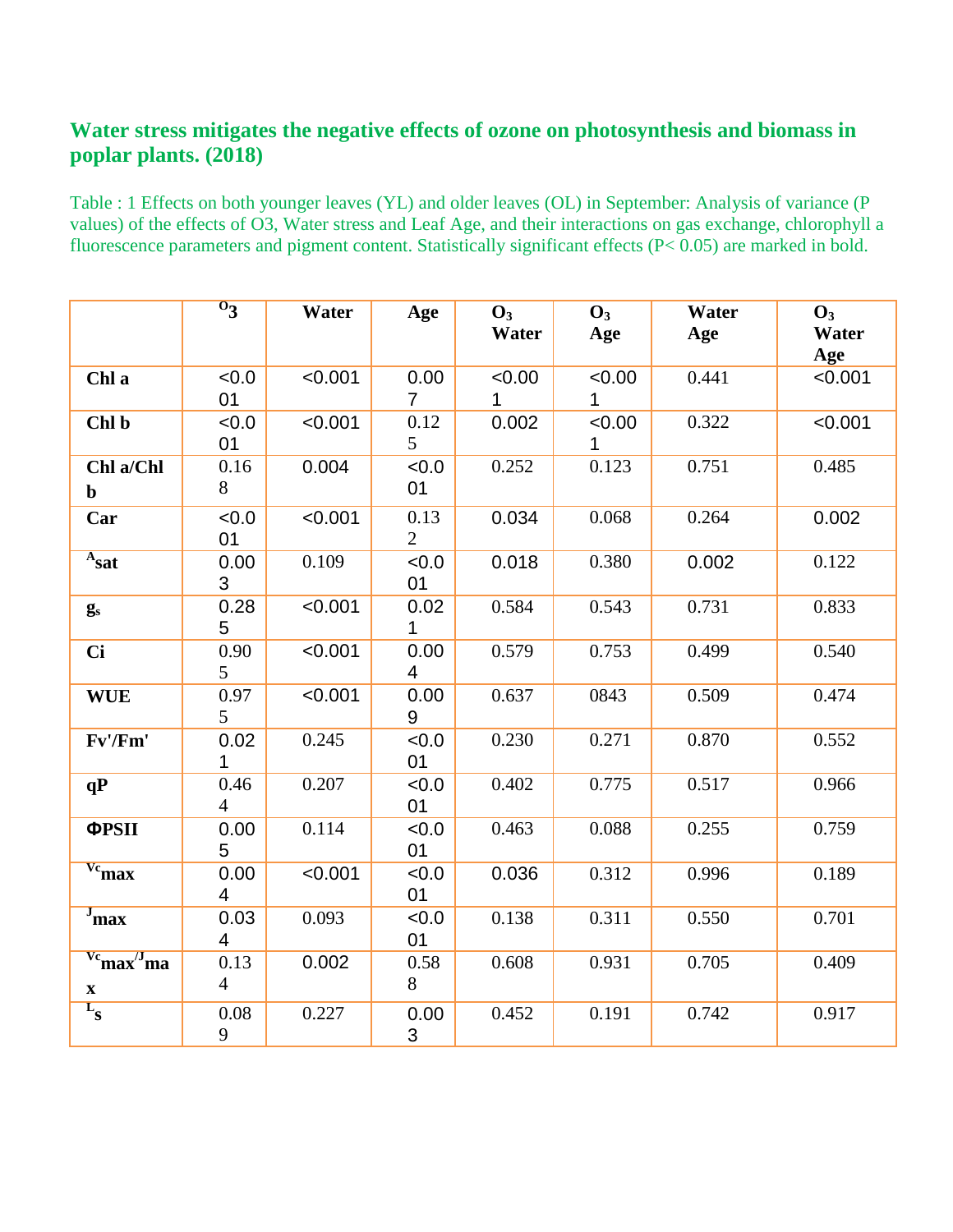Table: 2 Effects on biomass, growth and senescence-related parameters at the final harvest time, and analysis of variance (P values) of O3, water stress and their interactions. Plants were grown in charcoal-filtered air (CF), non-filtered air (NF) and elevated O3 (E-O3) under well water (WW, irrigated to field capacity) and water stress (RW, 40% irrigation) conditions. Each treatment showed the mean  $\pm$  SD. Statistically significant differences between treatments are noted with different letters (Tukey test,  $P < 0.05$ , n ¼ 3). Statistically significant effects (P< 0.05) are marked in bold.

|                                    | W<br>W                              |                            |                   |                                                                         |                                  |                                                     |                           | R<br>W                                               |                              |                                                        |                             |                                                      |                                             | O <sub>3</sub>                           | Wate<br>$\mathbf r$    | $O_3$<br>Water |
|------------------------------------|-------------------------------------|----------------------------|-------------------|-------------------------------------------------------------------------|----------------------------------|-----------------------------------------------------|---------------------------|------------------------------------------------------|------------------------------|--------------------------------------------------------|-----------------------------|------------------------------------------------------|---------------------------------------------|------------------------------------------|------------------------|----------------|
|                                    | $\overline{C}$<br>$\mathbf{F}$      |                            |                   | N<br>F                                                                  |                                  | E<br>$\Omega$                                       |                           | $\mathbf C$<br>$\mathbf{F}$                          |                              | N<br>F                                                 |                             | E<br>$\overline{O}$<br>3                             |                                             |                                          |                        |                |
| Height (cm)                        | 96.<br>43                           | Ŧ.<br>16<br>a              | 11.               | 91.<br>81                                                               | ±.<br>3.1<br>1 a                 | 90.<br>07                                           | ± 7.75<br>a               | 66.<br>13                                            | Ŧ.<br>11.0<br>4 <sub>b</sub> | 60.<br>11                                              | Ŧ.<br>0.7<br>7 <sub>b</sub> | 60.<br>00                                            | Ŧ<br>$\overline{4}$ .<br>60<br>b            | $\overline{0}$ .<br>49<br>$\overline{4}$ | &0.0<br>01             | 0.960          |
| Totoal biomass (g)                 |                                     | $121.16 \pm$<br>3.55a      |                   | 4.36 a                                                                  | $112.56 \pm$                     | 97.<br>32                                           | ± 5.32<br>h               | 83.<br>54                                            | Ŧ.<br>3.99<br>$\ddot{c}$     | 80.<br>45                                              | Ŧ.<br>5.0<br>7c             | 78.<br>19                                            | Ŧ<br>$\overline{0}$ .<br>68<br>$\mathbf{c}$ | 0.<br>00<br>3                            | &0.0<br>01             | 0.049          |
| Stem diameter<br>(mm)              | 9<br>$\cdot$<br>5<br>$\mathbf{1}$   | ± 0.40<br>a                |                   | 8<br>$\ddot{\phantom{0}}$<br>$\overline{\mathcal{L}}$<br>8 <sup>1</sup> | $\pm$ 0.42<br>ab                 | 7 <sup>1</sup><br>$6 \overline{}$<br>$3\vert$       | $\pm$ 0.60 b              | 6<br>$\mathbf{C}$<br>$\cdot$<br>$\sqrt{2}$<br>$\tau$ | ± 0.30                       | $\vert 5 \vert$<br>$\mathbf c$<br>7<br>$\vert 5 \vert$ | $\pm 0.40$                  | $\vert 5 \vert$<br>$\bullet$<br>5<br>$\vert 6 \vert$ | $\pm$<br>0.37<br>$\mathbf c$                | 0.<br>00<br>6                            | &0.0<br>01             | 0.120          |
| Stem biomass (g)                   | 35.<br>99                           | ±.                         | 2.8<br>2a         | 33.<br>68                                                               | Ŧ.<br>1.5<br>8<br>ab             | 29.<br>84                                           | $\pm$ 1.30<br>$\mathbf b$ | 21.<br>08                                            | Ŧ.<br>1.28<br>$\ddot{c}$     | 20.<br>53                                              | Ŧ.<br>1.2<br>4c             | 20.<br>30                                            | Ŧ<br>$\overline{0}$ .<br>90<br>$\mathbf{c}$ | $\overline{0}$ .<br>07<br>$\Omega$       | &0.0<br>01             | 0.012          |
| <b>Attached leaves</b><br>(number) | 37.<br>22                           | ±.                         | 2.8<br>7a         | 33.<br>83                                                               | Ŧ<br>2.4<br>$\overline{7}$<br>ab | 24.<br>44                                           | $\pm 1.50$<br>cd          | 28.<br>78                                            | Ŧ<br>1.26<br>bc              | 25.<br>67                                              | ±.<br>0.6<br>7<br>cd        | 23.<br>39                                            | Ŧ<br>1.<br>13<br>d                          | 0.<br>00<br>$\mathbf{1}$                 | &0.0<br>01             | 0.002          |
| Newly formed<br>leaves             | 24.<br>78                           | Ŧ<br>2.1                   | $4\ \mathrm{a}$   | 22.<br>11                                                               | Ŧ<br>1.2<br>6<br>ab              | 17.<br>89                                           | $\pm 1.9$<br>bc           | 18.<br>$22\,$                                        | Ŧ.<br>2.8<br>bc              | 16.<br>31                                              | Ŧ<br>2.1<br>5c              | 15.<br>89                                            | Ŧ.<br>1.<br>17<br>$\mathbf{c}$              | 0.<br>03<br>3                            | &0.0<br>01             | 0.321          |
| (number per<br>plant)              |                                     |                            |                   |                                                                         |                                  |                                                     |                           |                                                      |                              |                                                        |                             |                                                      |                                             |                                          |                        |                |
| <b>Abscised</b> leaves             | $\mathbf{1}$<br>5<br>6              | $\pm 0.19$<br>b            |                   | $\mathbf{2}$<br>$\ddot{\phantom{0}}$<br>3<br>3                          | $\pm 0.58$<br>b                  | 6<br>$\ensuremath{\mathfrak{Z}}$<br>$\vert 3 \vert$ | ± 0.88a                   | 1<br>b<br>$\mathbf{0}$<br>$\mathbf{0}$               | $\pm 0.33$                   | 3<br>5<br>6                                            | ± 1.71<br>ab                | 5<br>9<br>$\overline{4}$                             | ±<br>1.58<br>$\mathbf{a}$                   | 0.<br>00<br>1                            | 0.820                  | 0.200          |
| (number per<br>plant)              |                                     |                            |                   |                                                                         |                                  |                                                     |                           |                                                      |                              |                                                        |                             |                                                      |                                             |                                          |                        |                |
| Leaves area                        | $\mathbf{0}$<br>5<br>$\overline{4}$ | $\pm 0.05$<br>a            |                   | $\vert 0 \vert$<br>a<br>5<br>3                                          | ± 0.04                           | 0 <br>4<br>$\vert 6 \vert$                          | $\pm 0.04$ ab             | $\vert 0 \vert$<br>b<br>$\mathfrak 3$<br>6           | $\pm\,0.08$                  | $\vert 0 \vert$<br>b<br>3<br>$\overline{4}$            | $\pm 0.06$                  | $\vert 0 \vert$<br>3<br>$\overline{4}$               | $\pm$<br>0.05<br>b                          | $\overline{0}$ .<br>37<br>$\overline{0}$ | < 0.0<br>01            | 0.312          |
| (m <sup>2</sup> per plant)         |                                     |                            |                   |                                                                         |                                  |                                                     |                           |                                                      |                              |                                                        |                             |                                                      |                                             |                                          |                        |                |
| Leaves biomass $(g)$               | 52.<br>$81\,$                       | $\pm$                      | 1.5<br>7 a        | 48.<br>37                                                               | $\pm$<br>2.7<br>9 a              | 41.<br>${\bf 08}$                                   | $\pm$ 3.76<br>$\mathbf b$ | 36.<br>42                                            | $\pm$<br>1.77<br>$\mathbf b$ | 35.<br>84                                              | ±.<br>0.3<br>4 b            | 34.<br>70                                            | ±.<br>1.<br>90<br>$\mathbf b$               | 0.<br>$00\,$<br>6                        | < 0.0<br>01            | 0.025          |
| Root biomass (g)                   | 32.<br>36                           | $\pm$                      | $0.6\,$<br>$2\ a$ | 30.<br>51                                                               | ±.<br>0.1<br>8<br>ab             | 26.<br>40                                           | $\pm$ 3.00<br>abc         | 26.<br>05                                            | $\pm$<br>2.68<br>abc         | 24.<br>08                                              | ±.<br>3.6<br>8<br>bc        | 23.<br>19                                            | $\pm$<br>1.<br>37<br>$\mathbf c$            | $\overline{0}$ .<br>05<br>8              | 0.00<br>$\overline{2}$ | 0.389          |
| Root/Shoot                         | 0 <br>$\frac{3}{7}$                 | $\pm\,0.02$<br>$\mathbf b$ |                   | $\overline{0}$<br>$rac{3}{7}$                                           | $\pm\,0.02$<br>ab                | 0 <br>$rac{3}{7}$                                   | $\pm$ 0.05 ab             | 0 <br>a<br>$\overline{4}$<br>5                       | $\pm 0.04$                   | 0 <br>ab<br>$\left 4\right $<br>$\overline{3}$         | $\pm$ 0.05                  | 0 <br>4<br>$\sqrt{2}$                                | $\pm$<br>0.03<br>$\mathrm{ab}$              | $\overline{0}$ .<br>92<br>9              | 0.00<br>1              | 0.350          |

**Source:** https://www.sciencedirect.com/science/article/pii/S0269749117305018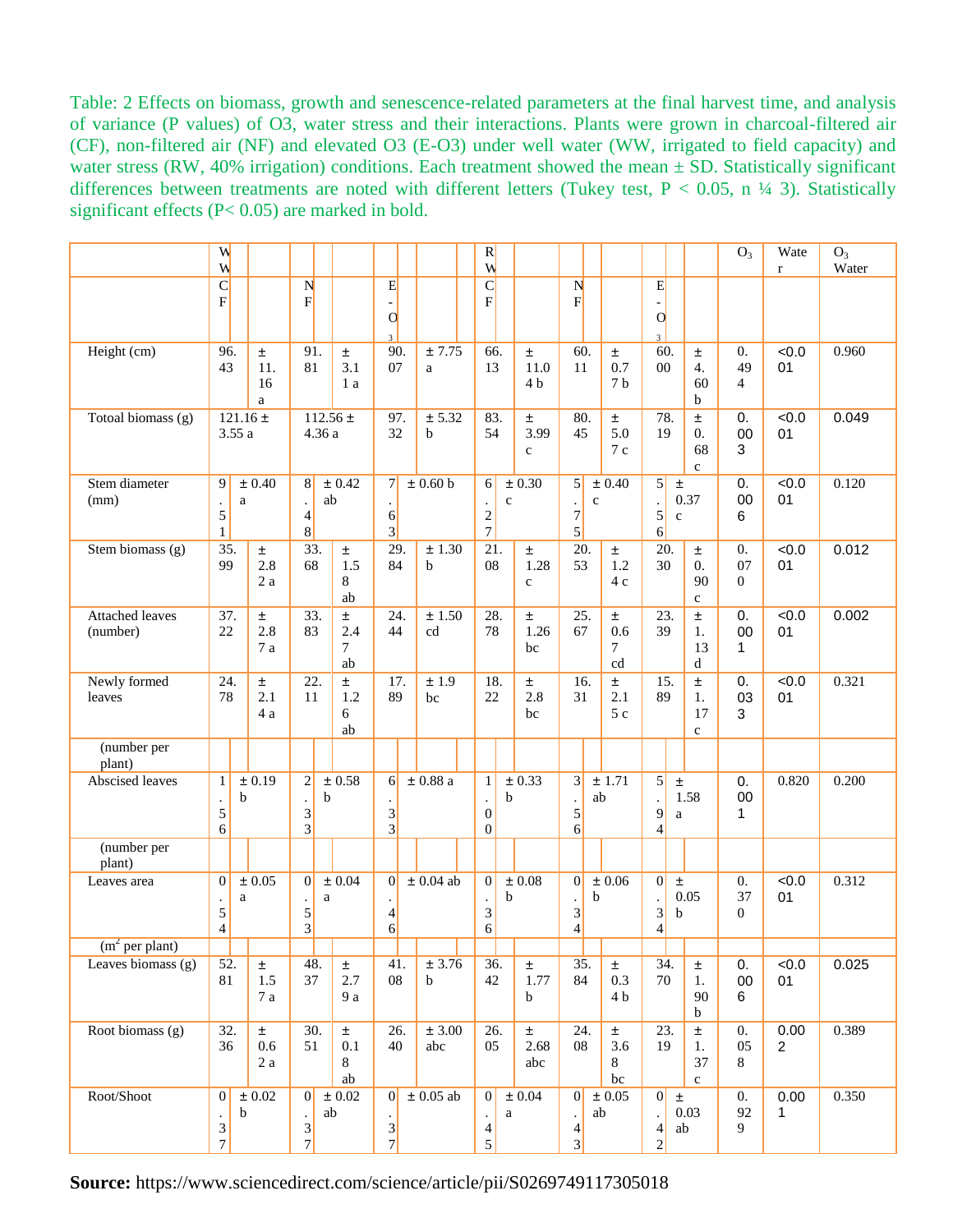#### **Understanding and improving global crop response to ozone pollution (2017)**

|              | World           | <b>North</b><br><b>America</b> | <b>European</b><br><b>Union</b> | <b>China/East Asia</b> | <b>India/South Asia</b> |
|--------------|-----------------|--------------------------------|---------------------------------|------------------------|-------------------------|
| <b>Wheat</b> |                 |                                |                                 |                        |                         |
| AOT40        | $12.3 - 15.4\%$ | $4.1 - 11.0\%$                 | $4.1 - 12.1\%$                  | $16.3 - 19.0\%$        | $26.7 - 27.6\%$         |
| $\mathbf{M}$ | $3.9 - 7.3\%$   | $2.6 - 4.4\%$                  | $3.3 - 4.6\%$                   | $3.3 - 9.8\%$          | $8.2 - 13.2\%$          |
| <b>Maize</b> |                 | $2.0 - 2.2\%$                  |                                 |                        |                         |
| AOT40        | $2.2 - 2.4\%$   |                                | $3.1 - 3.5\%$                   | $3.8 - 4.7\%$          | $2.0 - 3.4\%$           |
| <b>M12</b>   | $4.1 - 5.5\%$   | 3.6%                           | $5.1 - 7.9\%$                   | $7.1 - 8.0\%$          | $4.0 - 8.0\%$           |
| Soybean      |                 | $7.1 - 12.0\%$                 |                                 |                        |                         |
| <b>AOT40</b> | $5.4 - 8.5\%$   |                                | $20.5 - 23.9\%$                 | $11.4 - 20.9\%$        | $3.1 - 4.7\%$           |
| <b>M12</b>   | $13.9 - 15.6\%$ | $16.9 - 17.7\%$                | $27.3 - 27.4\%$                 | $20.8 - 24.7\%$        | $13.2 - 19.1\%$         |

Annual relative crop yield losses to  $O_3$ 

Estimated relative yield losses for wheat, maize and soybean from two studies combining global atmospheric chemistry models with O3 dose - response relationships (Van Dingenen et al., 2009; Avnery et al., 2011). Yield losses are estimated based on mean exposure (M7: 7-h seasonal O3 mean; M12: 12-h seasonal O3) or seasonal cumulative exposure (AOT40: cumulative exposure to O3 concentrations above 40 ppb).

**Source:** https://onlinelibrary.wiley.com/doi/epdf/10.1111/tpj.13298

#### **Legacy of historic ozone exposure on plant community and food web structure (2017)**

Community structure of the experimental plots during ozone exposure at 0, 90 and 120 ppb and after transplanting under common ecological conditions

|                        |                | During exposure <sup>a</sup> |     |    |                |         |              |           |
|------------------------|----------------|------------------------------|-----|----|----------------|---------|--------------|-----------|
|                        | $\bf{0}$       | 90                           | 120 | D  | $\bf{0}$       | 90      | 120          |           |
| <b>Family richness</b> | 14             | 16                           | 16  | ns | 11             |         |              | ns        |
| <b>Legumes</b>         | 32             | 31                           | 33  | ns | 14             | 15      | 14           | <b>ns</b> |
| <b>Grasses</b>         | $\overline{4}$ | 4                            | 3   | ns | 3              | 4       | $\mathbf{z}$ | <b>ns</b> |
| Other herbs            | 5              | 8                            | 8   | ns | $\overline{2}$ | 3<br>ω. | 3            | <b>ns</b> |

Values represent Mean number of families (richness) or species in each category during exposure  $(n = 12)$  and after exposure ( $n = 6$ ). ns: not significantly different ( $P > 0.05$ ) within each row